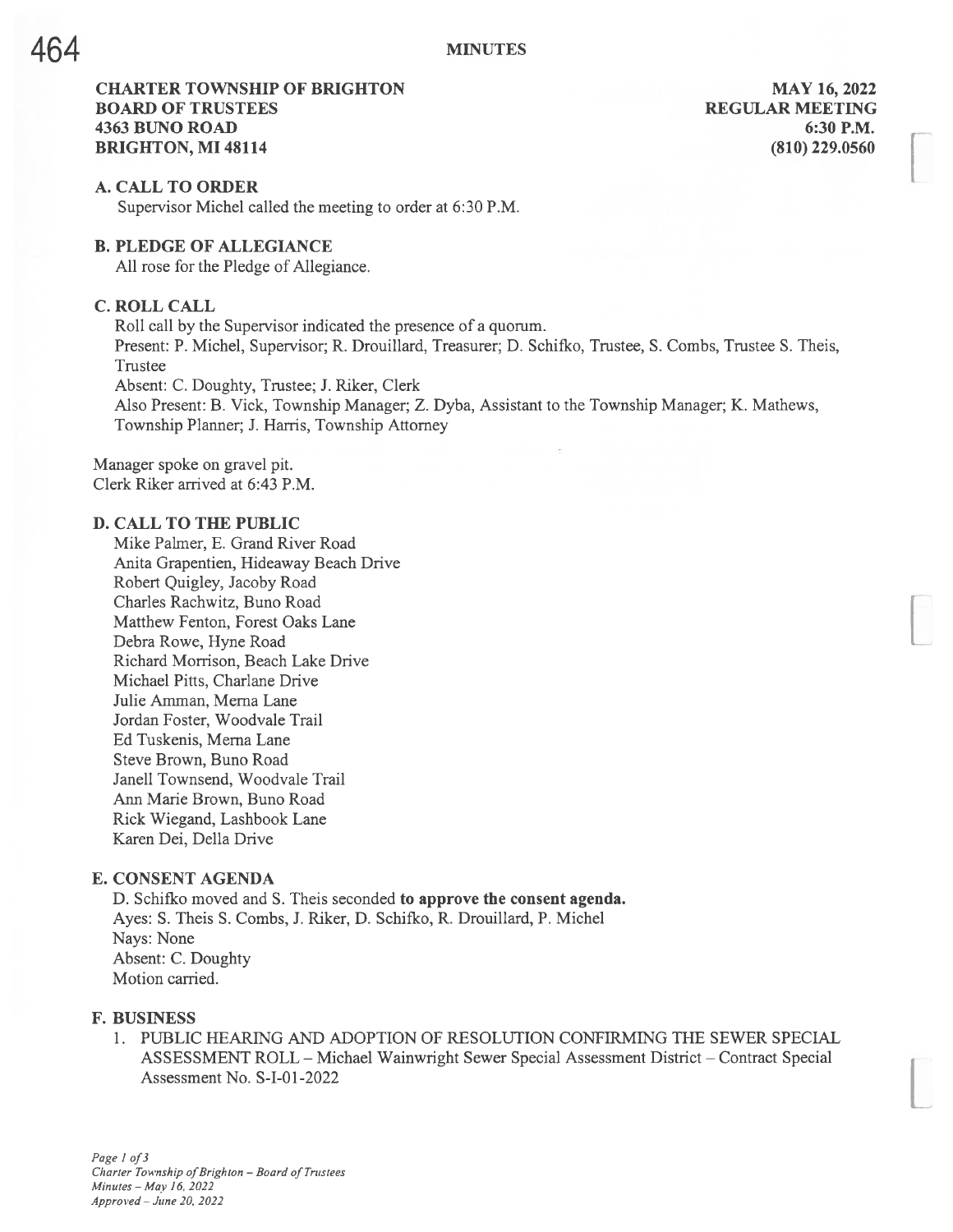Public hearing opened at 7:29 P.M. No comments. Public hearing closed at 7:29 P.M.

S. Combs moved and D. Schifko seconded to adopt Resolution No. 22-011 confirming the assessment roll for Michael Wainwright sewer special assessment district — contract special assessment. The sewer contract with Michael Wainwright is to pay the ten (10) sewer REU's over time for the property commonly known as 10547 E. Grand River. Additionally, authorize the Clerk and Supervisor to sign the agreement for 10547 E. Grand River (Tax ID#: 4712-33-3020-027) on behalf of the Township. (Applicant has paid the \$50 application and 10% down payment). Ayes: J. Riker, S. Theis, S. Combs, R. Drouillard, D. Schifko, P. Michel Nays: None Absent: C. Doughty Motion carried.

2. AUTHORIZATION OF ROAD PAVING PROJECT AGREEMENT - Ravines of Woodland Lake, Livingston County Road Commission

J. Riker moved and D. Schifko seconded to authorize the Township Supervisor and Clerk to sign the Ravines of Woodland Lake road paving project agreement with the Livingston County Road Commission in the do-not-exceed amount of \$1,160,400.

Ayes: J. Riker, R. Drouillard, D. Schifko, S. Theis, P. Michel Nays: S. Combs Absent: C. Doughty Motion carried.

3. AUTHORIZATION OF PURCHASE — Voting Equipment Service and Maintenance, Hart Intercivic D. Schifko moved and R. Drouillard seconded to Authorize the Clerk to purchase the Hart Intercivic Annual Service and Maintenance years 6-10 for up to 9 Verity Scans and <sup>7</sup> Verity Touch Writers at a cost not to exceed \$32,380.

Ayes: J. Riker, R. Drouillard, D. Schifko, S. Theis, P. Michel Nays: S. Combs Absent: C. Doughty Motion carried.

#### 4. APPROVAL OF UPDATED LIST OF INVESTMENT INSTITUTIONS

S. Theis moved and D. Schifko seconded to approve the updated list of investment institutions in accordance with the Brighton Township Investment Policy Resolution No. 20-038. Ayes: J. Piker, S. Theis, R. Drouillard, D. Schifko, S. Combs, P. Michel Nays: None Absent: C. Doughty Motion carried.

# G. REPORTS AND CORRESPONDENCE REPORTS

1. COMMITTEE LIAISONS AND BOARD MEMBERS

a. R. Drouillard — ZBA update. LCWA update. b.Zoning Board of Appeals Regular Meeting Minutes — March 23, 2022 c. Livingston Community Water Authority Regular Meeting Minutes — March 16, 2022

#### 2. DEPARTMENTS

a. Infrastructure Alternatives, Inc. Monthly Operating Report — February 2022 b.Infrastructure Alternatives, Inc. Monthly Operating Report — March 2022

Page 2 of 3 Charter Township of Brighton - Board of Trustees Minutes — May 16, 2022 Approved - June 20, 2022